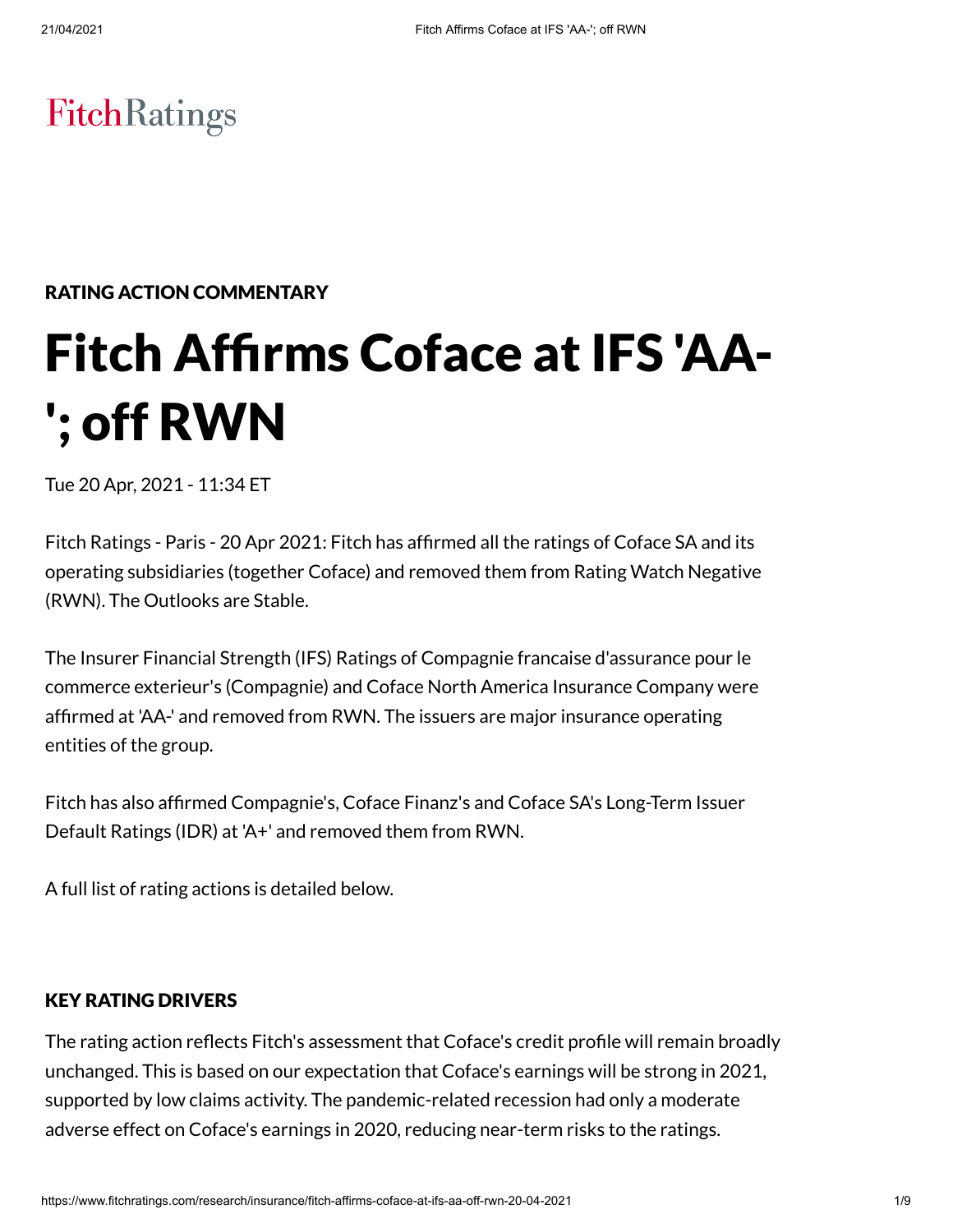The Stable Outlooks indicate our expectations that Coface will be able to withstand an increase in corporate insolvencies, as government support is scaled back in the next 12-24 months as the global economy recovers.

Coface demonstrated resilient financial performance in 2020. The net combined ratio (CR) deteriorated slightly to 79.8% in 2020 (84.5% excluding government schemes; 2019: 77.7%). The Fitch-calculated return on equity (ROE) dropped to 4.2% in 2020 from 7.9% in 2019. Active management of insured risk exposure (10% reduction in gross exposure in 2020) and effective government-support schemes (covering 64% of the portfolio at end-2020) contributed to credit-insurance loss mitigation in a fairly benign claims environment.

For 2021 and 2022, we forecast a CR below 100% and an ROE above 5%, reflecting our expectation for low claims activity in 1H21. We expect a modest increase in claims experience after end-1H21, as governments may scale back their support to the economy in general and to trade credit insurers in particular, as global macro-economic conditions recover.

Fitch expects that improvement in pricing, strong client retention and rising volumes will be supportive of Coface's revenue growth over the next 12-24 months. We believe the negative effect that government schemes had on net premiums and earnings in 2020 will still take its toll in 1H21, before gradually receding. Fitch views Coface's financial performance as strong across the cycle, underpinned by underwriting profitability and effective risk management.

Fitch views Coface's capitalisation, which was unchanged through the pandemic, as strong. Coface's Solvency II ratio was very strong at 205% as of end-2020 (191% excluding government schemes, 190% as of end-2019), above the company's target of 155%-175%. Operating leverage (net premiums written-to-equity) was very low at 0.4x at end-2020 (five-year average of  $0.5x$ ).

The financial leverage ratio (FLR), from which we exclude factoring assets, was stable at 17% at end-2020 (2019: 18%), which is also supportive of the rating. The total financingand-commitments (TFC) ratio was high, albeit stable, at 1.4x, reflecting the funding of the factoring business.

We believe that Coface's business profile has remained stable through the crisis, benefitting from its strong franchise in the global trade credit-insurance sector, where it is the third-largest insurer. The company was able to reduce and rebalance its insured risk exposure, while increasing new business and client retention rates to record levels. Fitch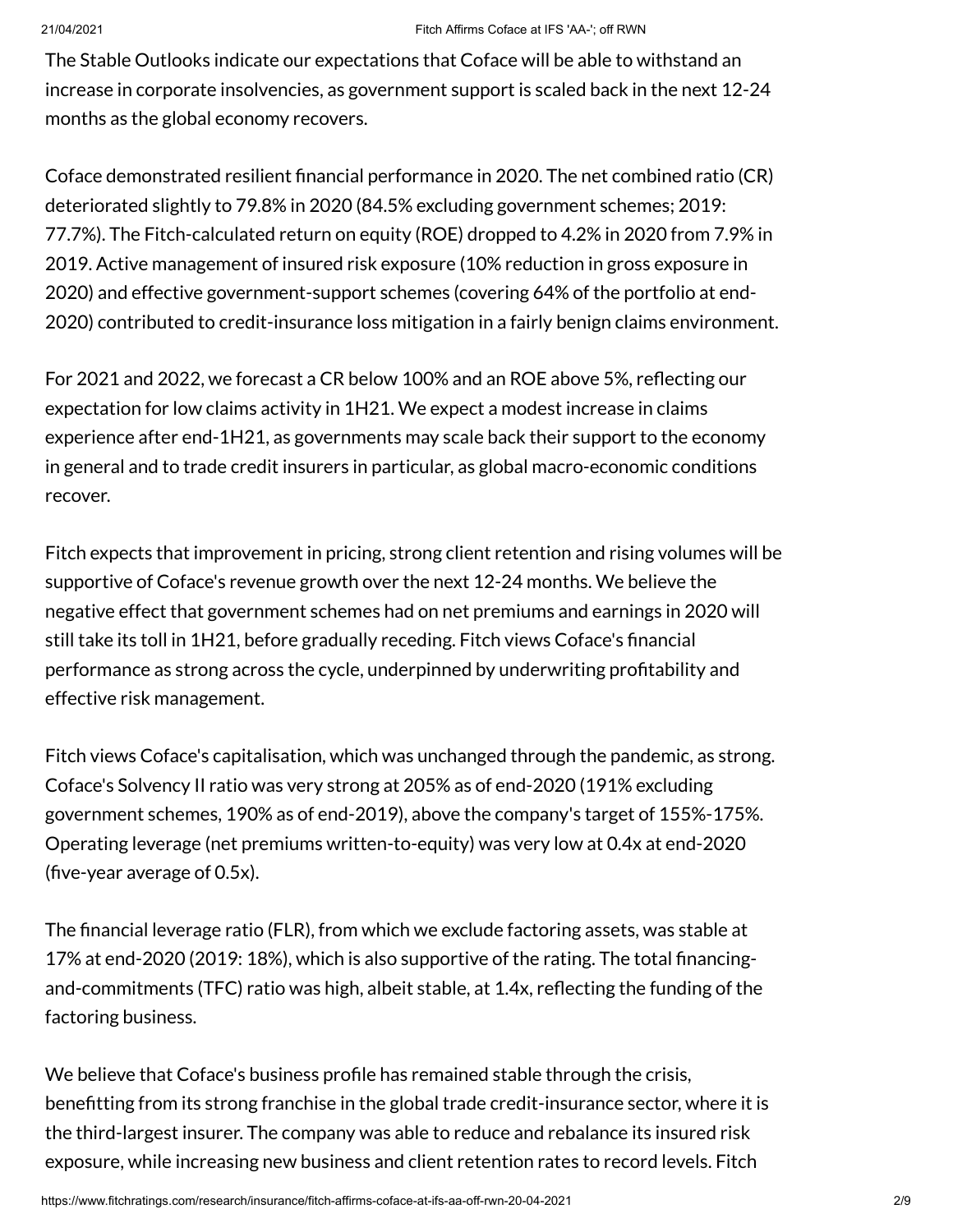uses a bespoke Industry Profile and Operating Environment (IPOE) framework for tradecredit insurers when assessing Coface's business profile.

#### RATING SENSITIVITIES

Factors that could, individually or collectively, lead to negative rating action / downgrade:

- -- A CR above 100% on a sustained basis.
- -- Fitch-calculated ROE below 5% on a sustained basis.
- -- Solvency II ratio falling below 160%.

-- Fitch-calculated FLR rising above 25% on a sustained basis.

-- A less favourable view by Fitch of the business risk profiles of the global trade-credit insurance industry, and Coface, in particular.

Factors that could, individually or collectively, lead to positive rating action / upgrade:

-- An upgrade is unlikely in the medium term, given Coface's smaller size and lower product diversification than higher-rated insurers'.

#### BEST/WORST CASE RATING SCENARIO

International scale credit ratings of Financial Institutions and Covered Bond issuers have a best-case rating upgrade scenario (defined as the 99th percentile of rating transitions, measured in a positive direction) of three notches over a three-year rating horizon; and a worst-case rating downgrade scenario (defined as the 99th percentile of rating transitions, measured in a negative direction) of four notches over three years. The complete span of best- and worst-case scenario credit ratings for all rating categories ranges from 'AAA' to 'D'. Best- and worst-case scenario credit ratings are based on historical performance. For more information about the methodology used to determine sector-specific best- and worst-case scenario credit ratings, visit https://www.fitchratings.com/site/re/10111579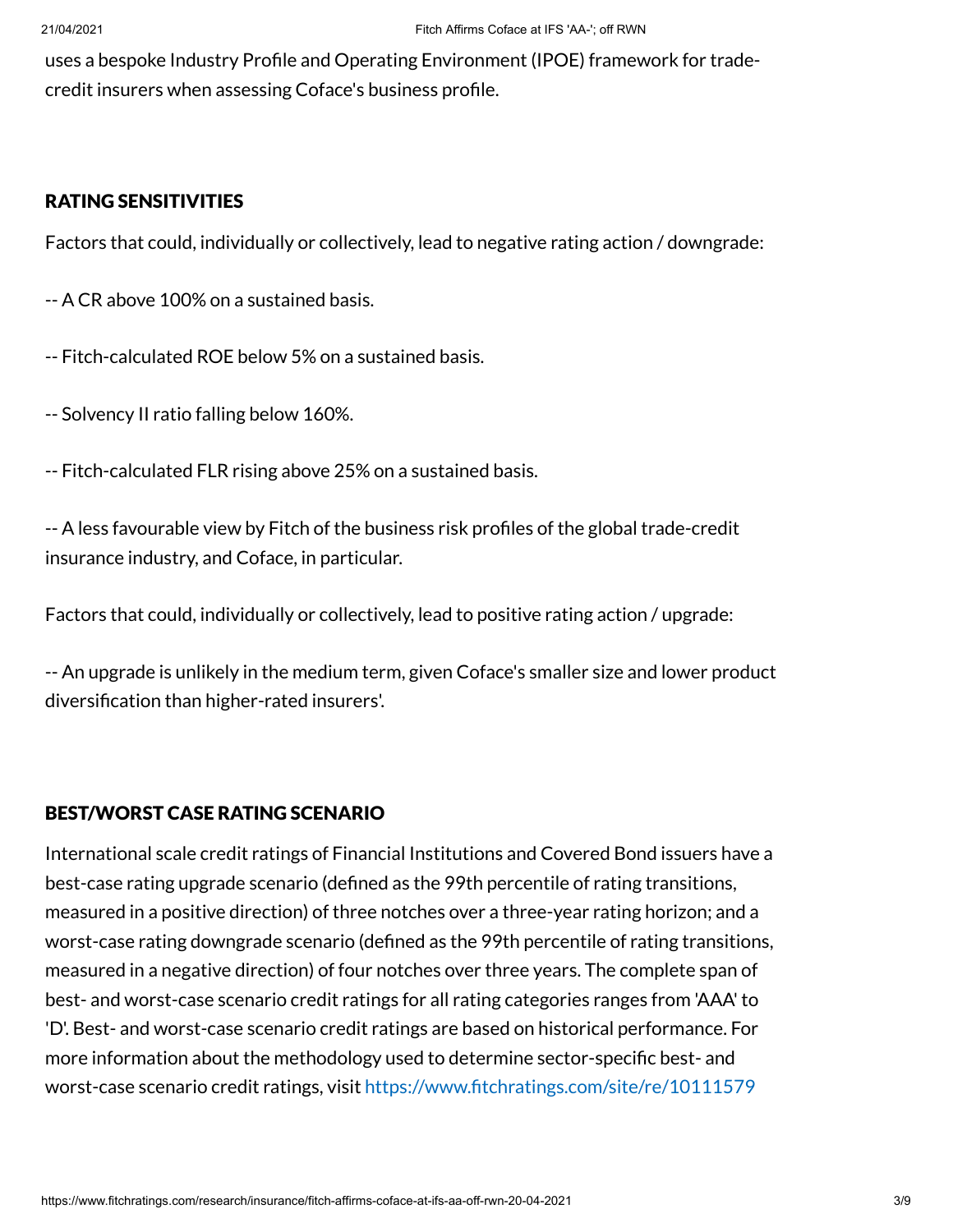#### REFERENCES FOR SUBSTANTIALLY MATERIAL SOURCE CITED AS KEY DRIVER OF RATING

The principal sources of information used in the analysis are described in the Applicable Criteria.

#### ESG CONSIDERATIONS

Unless otherwise disclosed in this section, the highest level of ESG credit relevance is a score of '3'. This means ESG issues are credit-neutral or have only a minimal credit impact on the entity, either due to their nature or the way in which they are being managed by the entity. For more information on Fitch's ESG Relevance Scores, visit www.fitchratings.com/esg

| <b>ENTITY/DEBT</b>                                           | <b>RATING</b>           | <b>PRIOR</b>             |          |                                |
|--------------------------------------------------------------|-------------------------|--------------------------|----------|--------------------------------|
| Coface Finanz<br>GmbH                                        | LT<br><b>IDR</b>        | A+ Rating Outlook Stable | Affirmed | A+ Rating<br>Watch<br>Negative |
| <b>COFACE SA</b>                                             | LT<br><b>IDR</b>        | A+ Rating Outlook Stable | Affirmed | A+ Rating<br>Watch<br>Negative |
|                                                              | <b>ST</b><br><b>IDR</b> | F <sub>1</sub>           | Affirmed | F <sub>1</sub>                 |
| subordinated                                                 | LT                      | $A -$                    | Affirmed | A-Rating<br>Watch<br>Negative  |
| senior<br>unsecured<br><b>VIEW ADDITIONAL RATING DETAILS</b> | <b>ST</b>               | F1                       | Affirmed | F1                             |

#### RATING ACTIONS

### FITCH RATINGS ANALYSTS

#### **Manuel Arrive, CFA**

Director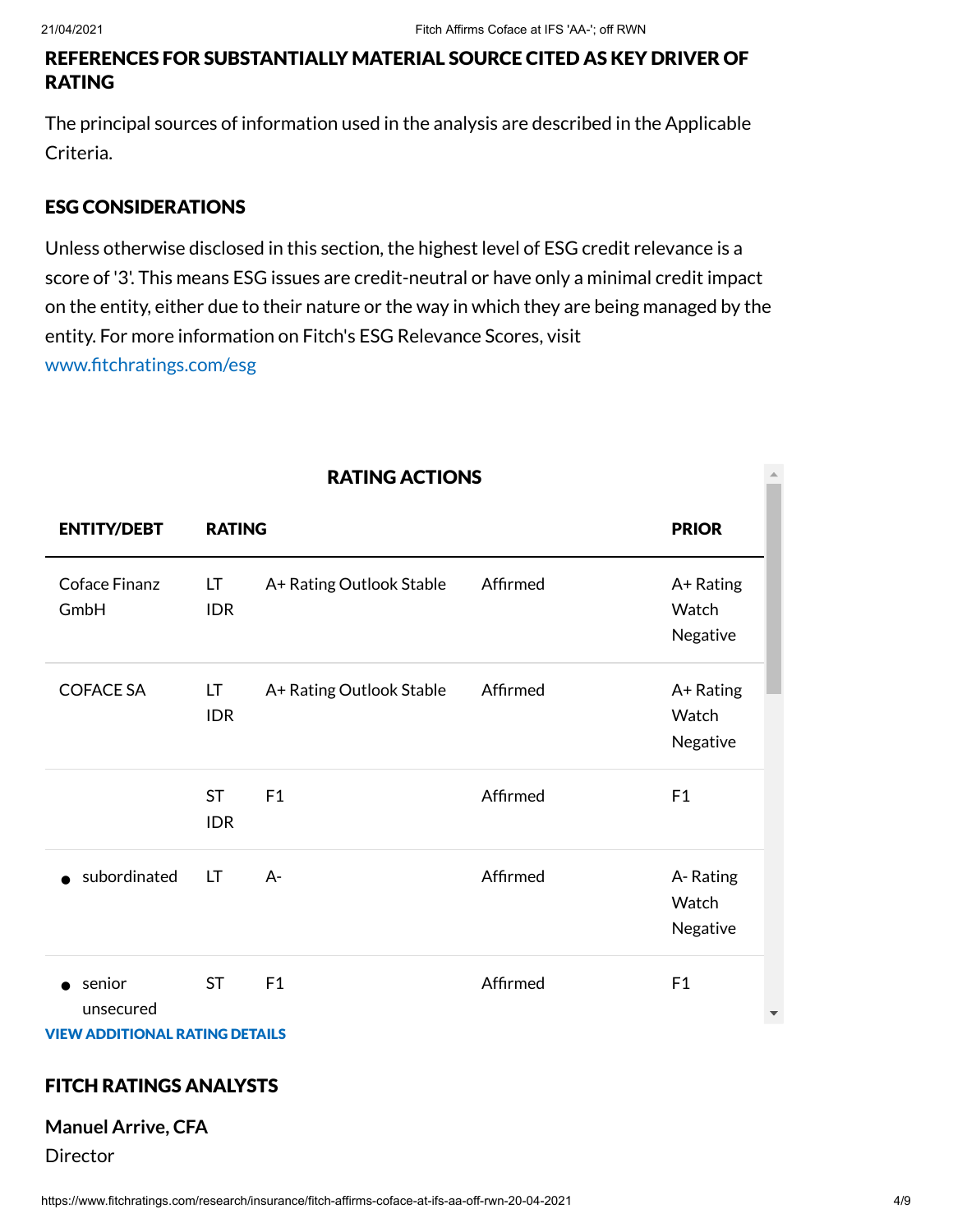21/04/2021 Fitch Affirms Coface at IFS 'AA-'; off RWN

Primary Rating Analyst +33 1 44 29 91 77 Fitch Ratings Ireland Limited 60 rue de Monceau Paris 75008

**Alberto Messina Director** Secondary Rating Analyst +49 69 768076 234

**Harish Gohil, FIA** Managing Director Committee Chairperson +44 20 3530 1257

#### MEDIA CONTACTS

**Athos Larkou** London +44 20 3530 1549 athos.larkou@thefitchgroup.com

Additional information is available on www.fitchratings.com

### APPLICABLE CRITERIA

Insurance Rating Criteria (pub. 15 Apr 2021) (including rating [assumption](https://www.fitchratings.com/research/insurance/insurance-rating-criteria-15-04-2021) sensitivity)

#### APPLICABLE MODELS

Numbers in parentheses accompanying applicable model(s) contain hyperlinks to criteria providing description of model(s).

Prism Factor-Based Capital Model, v1.7.2 [\(1](https://www.fitchratings.com/site/re/993794))

#### ADDITIONAL DISCLOSURES

[Dodd-Frank](https://www.fitchratings.com/research/insurance/fitch-affirms-coface-at-ifs-aa-off-rwn-20-04-2021/dodd-frank-disclosure) Rating Information Disclosure Form

Solicitation Status

#### [Endorsement](#page-7-0) Policy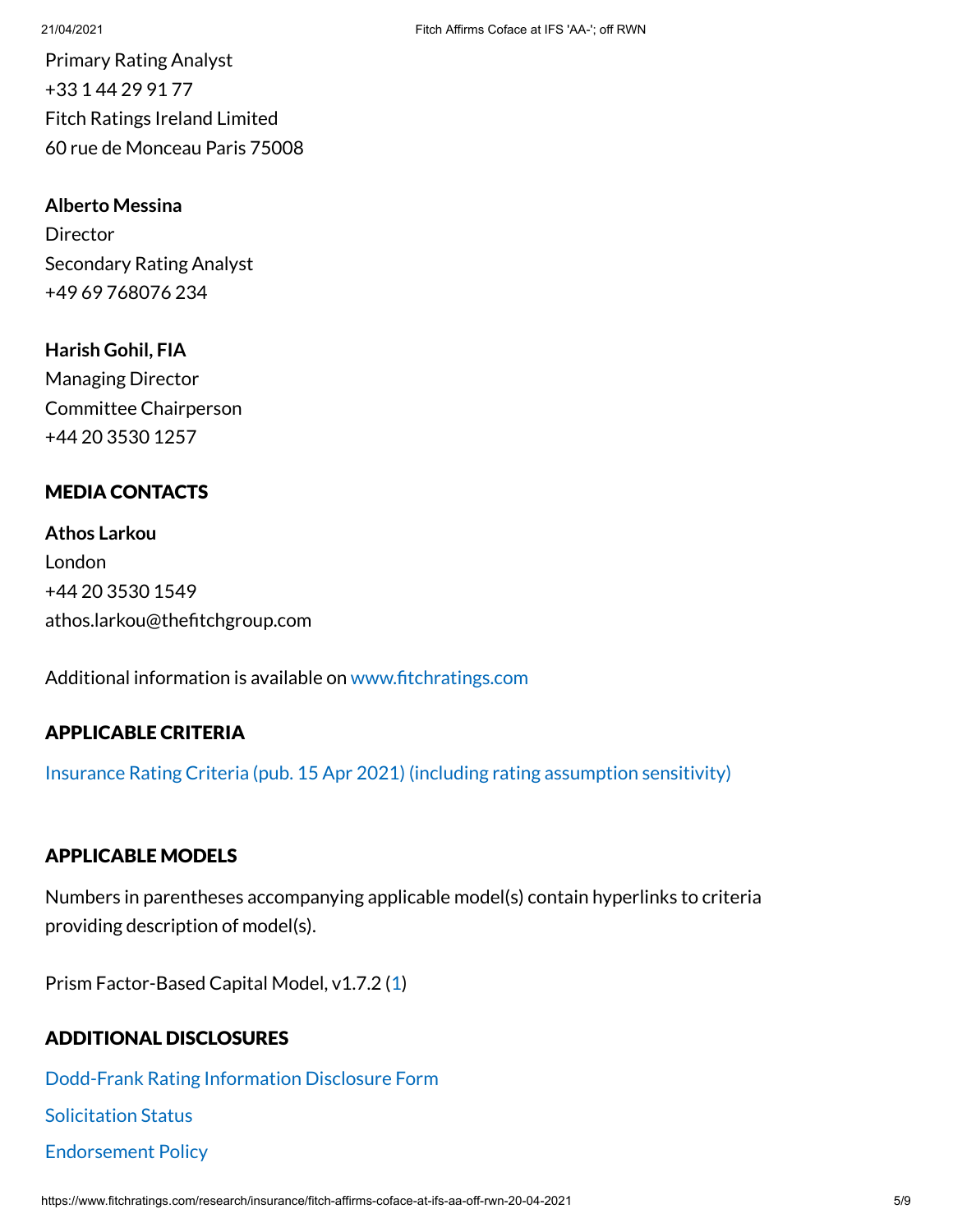#### ENDORSEMENT STATUS

Coface Finanz GmbH EU Issued, UK Endorsed Coface North America Insurance Company (CNAIC) EU Issued, UK Endorsed COFACE SA EU Issued, UK Endorsed Compagnie Francaise d'Assurance pour le Commerce Exterieur SA EU Issued, UK Endorsed

## $\left\| \cdot \right\|$

#### DISCLAIMER

ALL FITCH CREDIT RATINGS ARE SUBJECT TO CERTAIN LIMITATIONS AND DISCLAIMERS. PLEASE READ THESE LIMITATIONS AND DISCLAIMERS BY FOLLOWING THIS LINK: [HTTPS://WWW.FITCHRATINGS.COM/UNDERSTANDINGCREDITRATINGS](https://www.fitchratings.com/UNDERSTANDINGCREDITRATINGS). IN ADDITION, THE FOLLOWING [HTTPS://WWW.FITCHRATINGS.COM/RATING-](https://www.fitchratings.com/rating-definitions-document)DEFINITIONS-DOCUMENT DETAILS FITCH'S RATING DEFINITIONS FOR EACH RATING SCALE AND RATING CATEGORIES, INCLUDING DEFINITIONS RELATING TO DEFAULT. PUBLISHED RATINGS, CRITERIA, AND METHODOLOGIES ARE AVAILABLE FROM THIS SITE AT ALL TIMES. FITCH'S CODE OF CONDUCT, CONFIDENTIALITY, CONFLICTS OF INTEREST, AFFILIATE FIREWALL, COMPLIANCE, AND OTHER RELEVANT POLICIES AND PROCEDURES ARE ALSO AVAILABLE FROM THE CODE OF CONDUCT SECTION OF THIS SITE. DIRECTORS AND SHAREHOLDERS RELEVANT INTERESTS ARE AVAILABLE AT [HTTPS://WWW.FITCHRATINGS.COM/SITE/REGULATORY](https://www.fitchratings.com/site/regulatory). FITCH MAY HAVE PROVIDED ANOTHER PERMISSIBLE SERVICE TO THE RATED ENTITY OR ITS RELATED THIRD PARTIES. DETAILS OF THIS SERVICE FOR WHICH THE LEAD ANALYST IS BASED IN AN ESMA- OR FCA-REGISTERED FITCH RATINGS COMPANY (OR BRANCH OF SUCH A COMPANY) CAN BE FOUND ON THE ENTITY SUMMARY PAGE FOR THIS ISSUER ON THE FITCH RATINGS WEBSITE.

#### READ LESS

#### COPYRIGHT

Copyright © 2021 by Fitch Ratings, Inc., Fitch Ratings Ltd. and its subsidiaries. 33 Whitehall Street, NY, NY 10004. Telephone: 1-800-753-4824, (212) 908-0500. Fax: (212) 480-4435. Reproduction or retransmission in whole or in part is prohibited except by permission. All rights reserved. In issuing and maintaining its ratings and in making other reports (including forecast information), Fitch relies on factual information it receives from issuers and underwriters and from other sources Fitch believes to be credible. Fitch conducts a reasonable investigation of the factual information relied upon by it in accordance with its ratings methodology, and obtains reasonable verification of that information from independent sources, to the extent such sources are available for a given security or in a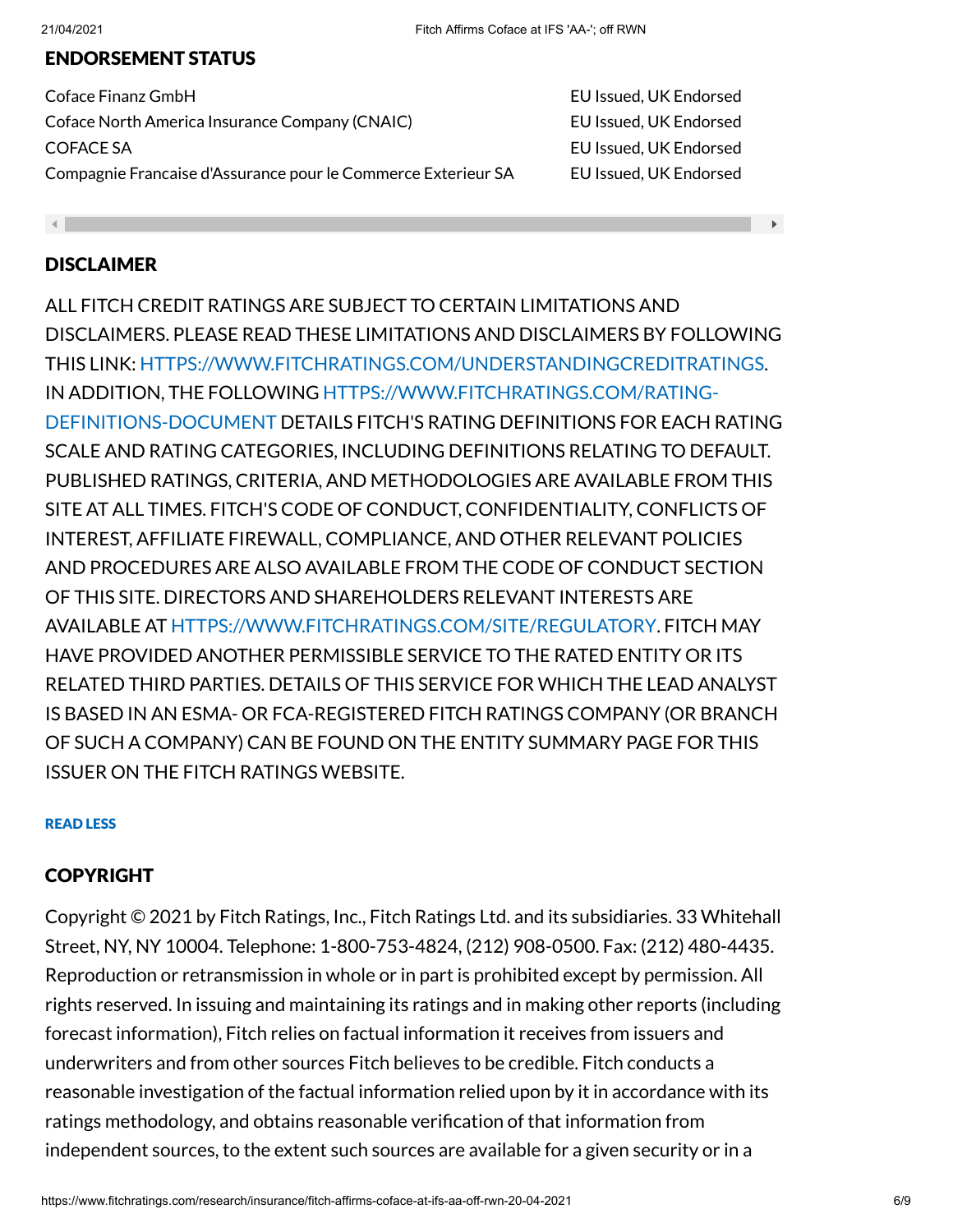#### 21/04/2021 Fitch Affirms Coface at IFS 'AA-'; off RWN

given jurisdiction. The manner of Fitch's factual investigation and the scope of the thirdparty verification it obtains will vary depending on the nature of the rated security and its issuer, the requirements and practices in the jurisdiction in which the rated security is offered and sold and/or the issuer is located, the availability and nature of relevant public information, access to the management of the issuer and its advisers, the availability of preexisting third-party verifications such as audit reports, agreed-upon procedures letters, appraisals, actuarial reports, engineering reports, legal opinions and other reports provided by third parties, the availability of independent and competent third- party verification sources with respect to the particular security or in the particular jurisdiction of the issuer, and a variety of other factors. Users of Fitch's ratings and reports should understand that neither an enhanced factual investigation nor any third-party verification can ensure that all of the information Fitch relies on in connection with a rating or a report will be accurate and complete. Ultimately, the issuer and its advisers are responsible for the accuracy of the information they provide to Fitch and to the market in offering documents and other reports. In issuing its ratings and its reports, Fitch must rely on the work of experts, including independent auditors with respect to financial statements and attorneys with respect to legal and tax matters. Further, ratings and forecasts of financial and other information are inherently forward-looking and embody assumptions and predictions about future events that by their nature cannot be verified as facts. As a result, despite any verification of current facts, ratings and forecasts can be affected by future events or conditions that were not anticipated at the time a rating or forecast was issued or afrmed. The information in this report is provided "as is" without any representation or warranty of any kind, and Fitch does not represent or warrant that the report or any of its contents will meet any of the requirements of a recipient of the report. A Fitch rating is an opinion as to the creditworthiness of a security. This opinion and reports made by Fitch are based on established criteria and methodologies that Fitch is continuously evaluating and updating. Therefore, ratings and reports are the collective work product of Fitch and no individual, or group of individuals, is solely responsible for a rating or a report. The rating does not address the risk of loss due to risks other than credit risk, unless such risk is specifically mentioned. Fitch is not engaged in the offer or sale of any security. All Fitch reports have shared authorship. Individuals identified in a Fitch report were involved in, but are not solely responsible for, the opinions stated therein. The individuals are named for contact purposes only. A report providing a Fitch rating is neither a prospectus nor a substitute for the information assembled, verified and presented to investors by the issuer and its agents in connection with the sale of the securities. Ratings may be changed or withdrawn at any time for any reason in the sole discretion of Fitch. Fitch does not provide investment advice of any sort. Ratings are not a recommendation to buy, sell, or hold any security. Ratings do not comment on the adequacy of market price, the suitability of any security for a particular investor, or the tax-exempt nature or taxability of payments made in respect to any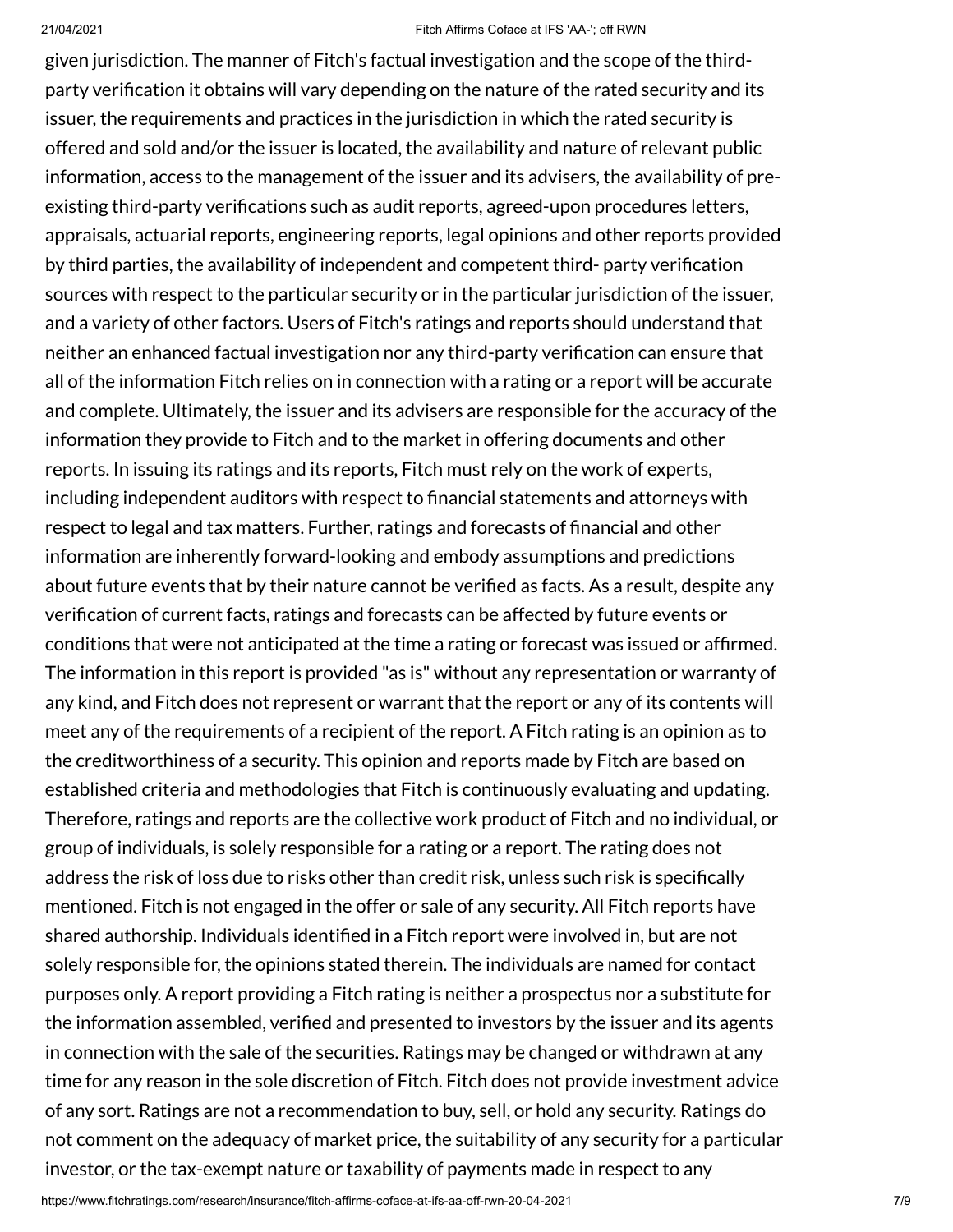security. Fitch receives fees from issuers, insurers, guarantors, other obligors, and underwriters for rating securities. Such fees generally vary from US\$1,000 to US\$750,000 (or the applicable currency equivalent) per issue. In certain cases, Fitch will rate all or a number of issues issued by a particular issuer, or insured or guaranteed by a particular insurer or guarantor, for a single annual fee. Such fees are expected to vary from US\$10,000 to US\$1,500,000 (or the applicable currency equivalent). The assignment, publication, or dissemination of a rating by Fitch shall not constitute a consent by Fitch to use its name as an expert in connection with any registration statement filed under the United States securities laws, the Financial Services and Markets Act of 2000 of the United Kingdom, or the securities laws of any particular jurisdiction. Due to the relative efficiency of electronic publishing and distribution, Fitch research may be available to electronic subscribers up to three days earlier than to print subscribers.

For Australia, New Zealand, Taiwan and South Korea only: Fitch Australia Pty Ltd holds an Australian financial services license (AFS license no. 337123) which authorizes it to provide credit ratings to wholesale clients only. Credit ratings information published by Fitch is not intended to be used by persons who are retail clients within the meaning of the Corporations Act 2001

Fitch Ratings, Inc. is registered with the U.S. Securities and Exchange Commission as a Nationally Recognized Statistical Rating Organization (the "NRSRO"). While certain of the NRSRO's credit rating subsidiaries are listed on Item 3 of Form NRSRO and as such are authorized to issue credit ratings on behalf of the NRSRO (see

https://www.fitchratings.com/site/regulatory), other credit rating subsidiaries are not listed on Form NRSRO (the "non-NRSROs") and therefore credit ratings issued by those subsidiaries are not issued on behalf of the NRSRO. However, non-NRSRO personnel may participate in determining credit ratings issued by or on behalf of the NRSRO.

#### READ LESS

#### SOLICITATION STATUS

The ratings above were solicited and assigned or maintained at the request of the rated entity/issuer or a related third party. Any exceptions follow below.

#### <span id="page-7-0"></span>ENDORSEMENT POLICY

Fitch's international credit ratings produced outside the EU or the UK, as the case may be, are endorsed for use by regulated entities within the EU or the UK, respectively, for regulatory purposes, pursuant to the terms of the EU CRA Regulation or the UK Credit Rating Agencies (Amendment etc.) (EU Exit) Regulations 2019, as the case may be. Fitch's approach to endorsement in the EU and the UK can be found on Fitch's [Regulatory](https://www.fitchratings.com/regulatory) Affairs